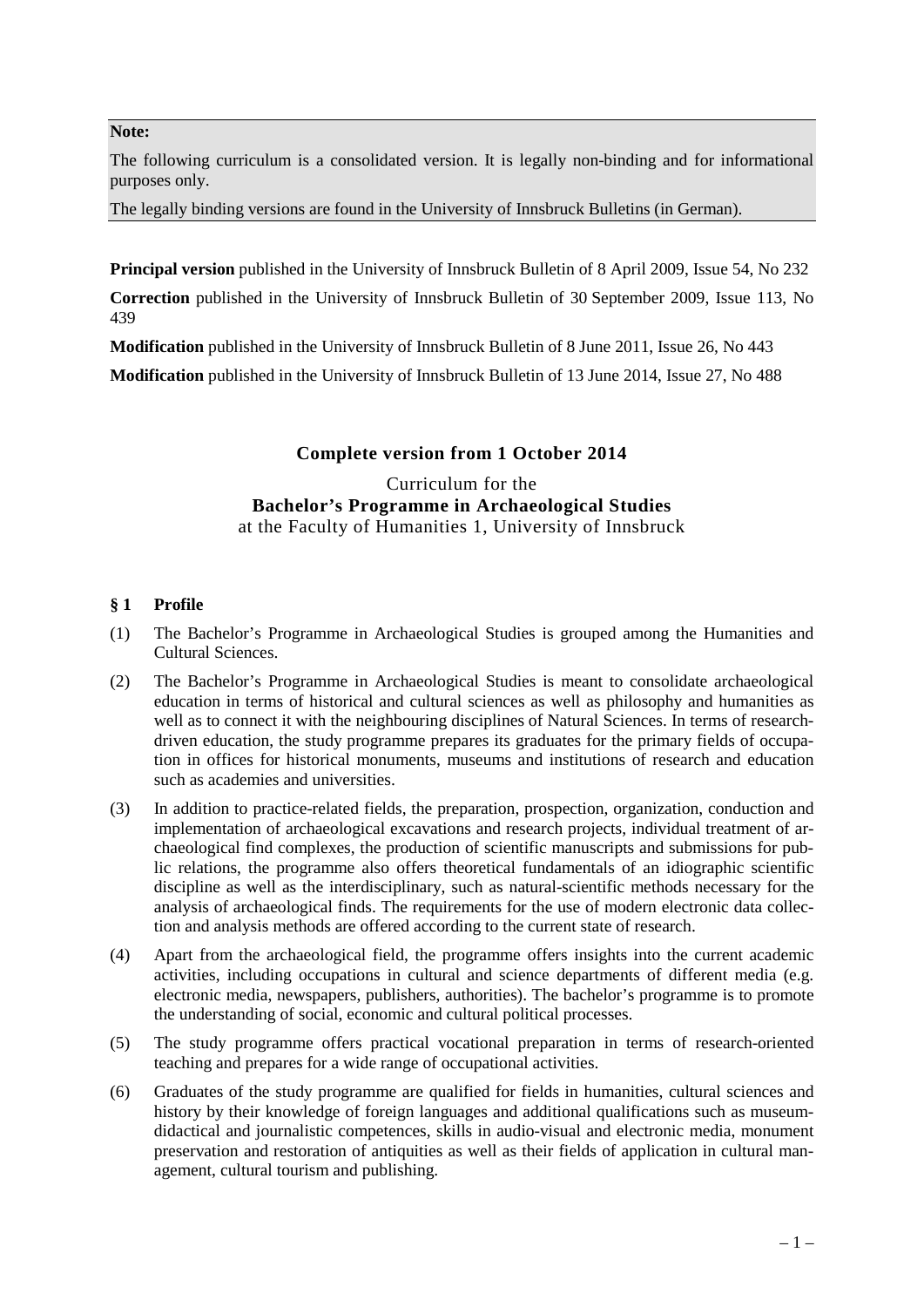(7) The bachelor's programme offers scientific education and vocation preparation in the fields mentioned before, and it qualifies for the Master's Programme in Archaeological Studies or other master's programmes in humanities, social or cultural sciences.

## **§ 2 Scope and duration**

The Bachelor's Programme in Archaeological Studies covers 180 ECTS-Credits, with a duration of six semesters.

### **§ 3 Courses and numbers of participants**

- (1) **Lectures (VO)** deal with main and/or specific topics of linguistics as well as relevant methods and doctrines.
- (2) Courses using continuous assessment:
	- 1. **Lecture-practical courses** (VU) serve as systematic acquisition, implementation and specialisation of scientific contents.
	- 2. **Introductory seminars** (PS) convey basic knowledge of scientific working, introduce subject literature and exemplary treat issues of the subject in presentations, discussions and smaller written contributions or equivalent performances. Maximum number of participants: 30
	- 3. **Seminars** (SE) are courses for advanced scientific discussion. The participants are required to perform scientific work independently, particularly in form of a presentation and a written piece of work or equivalent performances. Maximum number of participants: 30
	- 4. **Excursions** (EX) serve to on-site demonstration and specialisation of teaching. Maximum number of participants: 30
	- 5. **Practical courses** (UE) offer scientifically well-founded language training. Maximum number of participants: 30
	- 6. **Excavations** (LG) are used for practical archaeological training in the field including documentation of excavations and findings under scientific supervision: Maximum number of participants: usually 8

### **§ 4 Allocation of places in courses with a limited number of participants**

In courses with a limited number of participants, course places are allocated as follows:

- 1. Students for whom the study duration would be extended due to the postponement are to be given priority.
- 2. If the criteria in Z 1 do not suffice, first, students of the Bachelor's Programme in Linguistics, for whom this course is part of a compulsory module are to be given priority, and second, students of for whom this course is part of an elective module.
- 3. If the criteria in Z 1 and 2 do not suffice, the available places are drawn by random.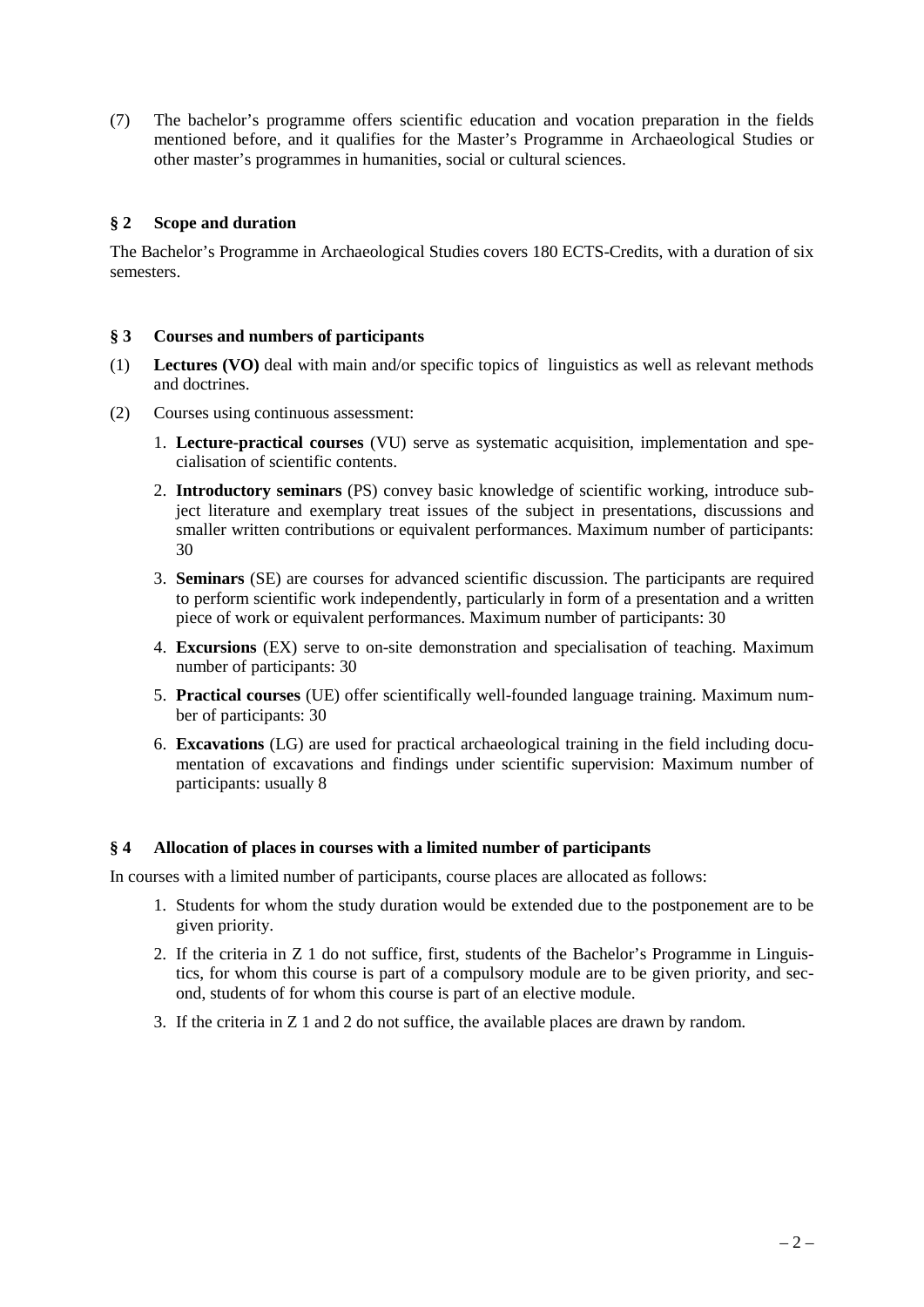# **§ 5 Compulsory and elective modules**

| 1. | <b>Compulsory module: Introduction to Archaeology I</b>                                                                                                                                     | h | ECTS-<br><b>Credits</b> |
|----|---------------------------------------------------------------------------------------------------------------------------------------------------------------------------------------------|---|-------------------------|
| a. | <b>VO Introduction to Archaeology</b><br>Introduction of the branches of archaeology and imparting basics on prob-<br>lems and methods of research in archaeology                           | 2 | 3.75                    |
| b. | <b>PS Method and Practice of Archaeology</b><br>Introduction in handling archaeological literature; acquirement of basic<br>expertise in oral and written presentation of scientific papers | 2 | 3.75                    |
|    | <b>Total</b>                                                                                                                                                                                | 4 | 7.5                     |
|    | Objective:<br>Acquisition of basic research methods and issues in the archaeological sciences                                                                                               |   |                         |
|    | <b>Prerequisites:</b> none                                                                                                                                                                  |   |                         |

| (1) | The following compulsory modules, amounting to 172.5 ECTS-Credits are to be taken: |  |
|-----|------------------------------------------------------------------------------------|--|
|     |                                                                                    |  |

| 2. | <b>Compulsory module: Introduction to Archaeology II</b>                                                                                          | h                           | ECTS-<br><b>Credits</b> |
|----|---------------------------------------------------------------------------------------------------------------------------------------------------|-----------------------------|-------------------------|
| a. | <b>VO Archaeological Excavation</b><br>Theoretical basics on practical archaeological field work and preparation<br>for archaeological excavation | $\mathcal{D}_{\mathcal{L}}$ | 3.75                    |
| b. | <b>VU Archaeological Documentation I</b><br>Introduction in methods of documentation of finds in archaeology.                                     | $\overline{4}$              | 3.75                    |
|    | <b>Total</b>                                                                                                                                      | 6                           | 7.5                     |
|    | Objective:<br>Acquisition of the theoretical basis and most important working methods used by Field Ar-<br>chaeology                              |                             |                         |
|    | <b>Prerequisites:</b> none                                                                                                                        |                             |                         |

| 3.             | <b>Compulsory module: Fundamentals of Ancient History</b>                                                                                                                                                                                                                                                             | h             | ECTS-<br><b>Credits</b> |
|----------------|-----------------------------------------------------------------------------------------------------------------------------------------------------------------------------------------------------------------------------------------------------------------------------------------------------------------------|---------------|-------------------------|
| a.             | <b>VO Basics I Ancient History</b><br>Acquirement of knowledge of theoretical basics and main methods of ar-<br>chaeological field work. Introduction in methods of documentation of<br>finds in archaeology.                                                                                                         | 2             | 3.75                    |
| $\mathbf{b}$ . | <b>VO Basics II Ancient History</b><br>The main features of ancient mentality and history are translucent; the<br>students are able to use the scientific terms central to this context. The<br>explanation of the main cultural, social and economic terms is connected<br>with some basic methodological questions. | $\mathcal{D}$ | 3.75                    |
|                | <b>Total</b>                                                                                                                                                                                                                                                                                                          | 4             | 7.5                     |
|                | Objective:<br>Acquisition of orientation and overview knowledge of Ancient History with reference to ma-<br>jor issues and guidelines                                                                                                                                                                                 |               |                         |
|                | <b>Prerequisites:</b> none                                                                                                                                                                                                                                                                                            |               |                         |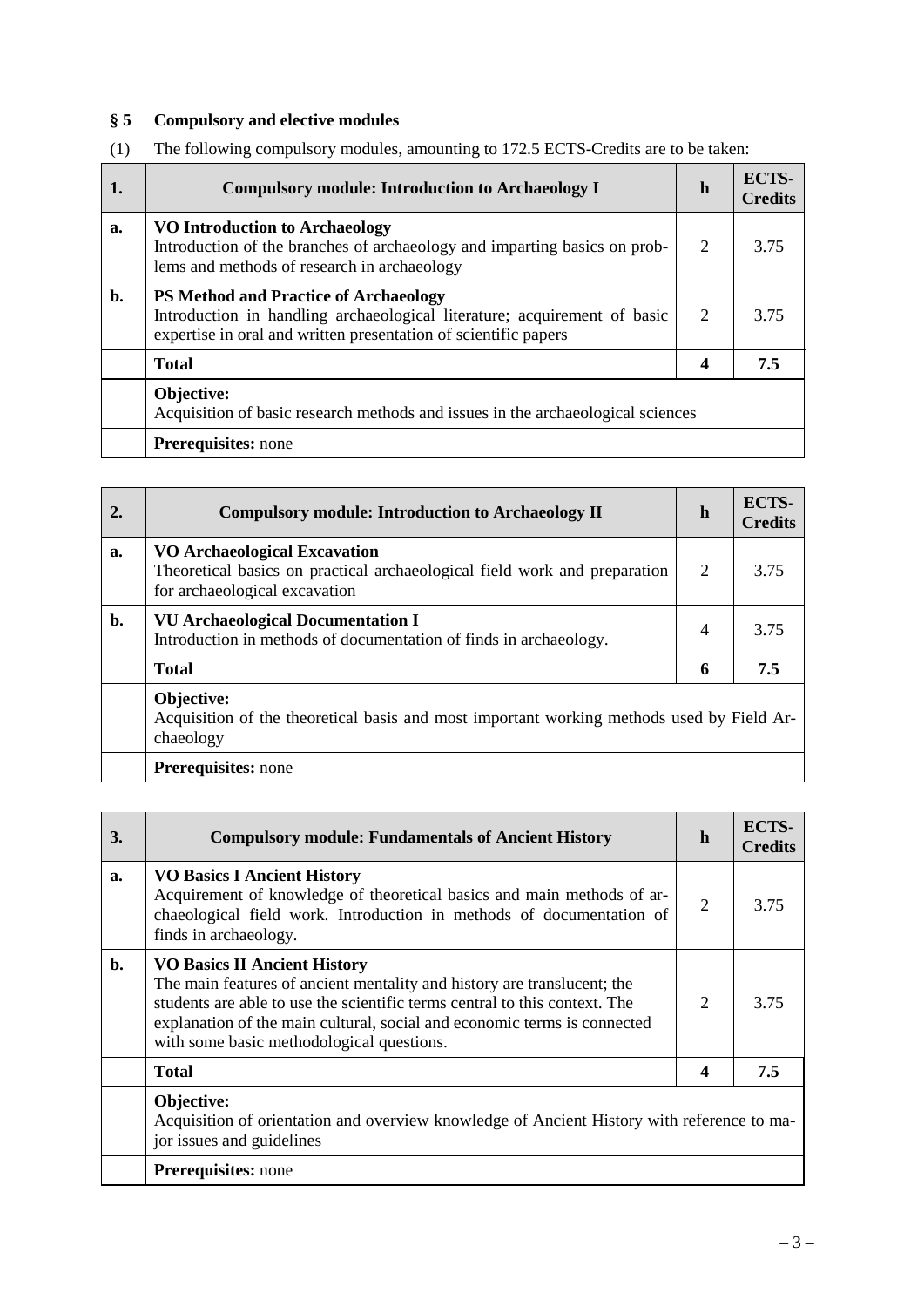|    | <b>Compulsory module: Materials and Restoration</b>                                                                                                   | h              | ECTS-<br><b>Credits</b> |
|----|-------------------------------------------------------------------------------------------------------------------------------------------------------|----------------|-------------------------|
| a. | <b>VO Study of Materials</b><br>Introduction to historical technologies                                                                               | $\overline{2}$ | 3.75                    |
| b. | <b>VU Practical Exercises in Restoration</b><br>Introduction in restoration and practical application of modern techniques<br>of restoration of finds | $\overline{4}$ | 3.75                    |
|    | <b>Total</b>                                                                                                                                          | 6              | 7.5                     |
|    | Objective:<br>Knowledge of historical production methods and basic competences in the conservation and<br>restoration of findings materials           |                |                         |
|    | <b>Prerequisites:</b> none                                                                                                                            |                |                         |

| 5. | <b>Compulsory module: Archaeological Excavation I</b>                                                                                                                                                                                                                                                                                          | $\mathbf h$ | ECTS-<br><b>Credits</b> |
|----|------------------------------------------------------------------------------------------------------------------------------------------------------------------------------------------------------------------------------------------------------------------------------------------------------------------------------------------------|-------------|-------------------------|
| a. | LG Archaeological Excavation I a<br>Basic training in practical archaeological field work including documenta-<br>tion of site and finds                                                                                                                                                                                                       | 3           | 3.75                    |
| b. | LG Archaeological Excavation I b<br>Extended basic training in practical archaeological field work including<br>documentation of site and finds; to gain experience in dealing with differ-<br>ent situations of excavations, "Archaeological Excavation I a" and "Ar-<br>chaeological Excavation I b" have to be completed at different sites | 3           | 3.75                    |
|    | <b>Total</b>                                                                                                                                                                                                                                                                                                                                   | 6           | 7.5                     |
|    | Objective:<br>Acquisition of a basic knowledge of Field Archaeology and of the basic documentation tech-<br>niques; acquisition of basic competence in teamwork                                                                                                                                                                                |             |                         |
|    | <b>Prerequisites:</b> successful completion of compulsory module 2                                                                                                                                                                                                                                                                             |             |                         |

| 6.             | <b>Compulsory module: Archaeological Excavation II</b>                                                                                                                                                                                                                                       | h             | <b>ECTS-</b><br><b>Credits</b> |
|----------------|----------------------------------------------------------------------------------------------------------------------------------------------------------------------------------------------------------------------------------------------------------------------------------------------|---------------|--------------------------------|
| a.             | LG Archaeological Excavation II a<br>Advanced practical archaeological field work                                                                                                                                                                                                            | 3             | 3.75                           |
| $\mathbf{b}$ . | LG Archaeological Excavation II b<br>Acquiring more expertise in archaeological field work; to gain experience<br>in dealing with different situations of excavations, "Archaeological Exca-<br>vation II a" and "Archaeological Excavation II b" have to be completed at<br>different sites | $\mathcal{R}$ | 3.75                           |
|                | <b>Total</b>                                                                                                                                                                                                                                                                                 | 6             | 7.5                            |
|                | Objective:<br>Field archaeological competences and relevant documentation techniques; the acquisition of<br>advanced competence in teamwork                                                                                                                                                  |               |                                |
|                | <b>Prerequisites:</b> successful completion of compulsory module 2 and 5                                                                                                                                                                                                                     |               |                                |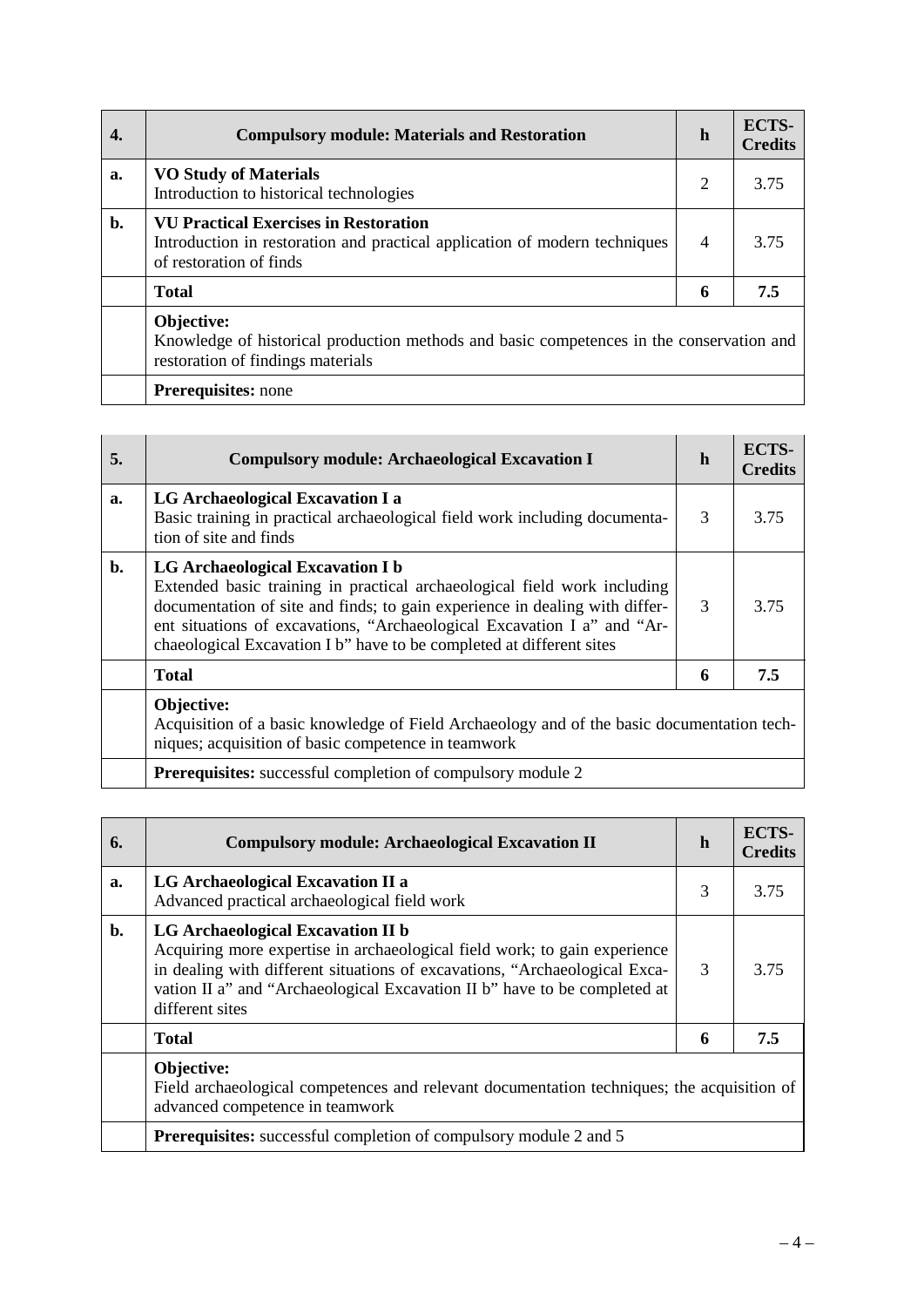| 7. | <b>Compulsory module: Preservation of Ancient Monuments and Docu-</b><br>mentation                                                                                                   | h | ECTS-<br><b>Credits</b> |
|----|--------------------------------------------------------------------------------------------------------------------------------------------------------------------------------------|---|-------------------------|
| a. | <b>VO Preservation of Ancient Monuments</b><br>Introduction in legal and practical aspects of protection of historical herit-<br>age                                                 | 1 | 2.5                     |
| b. | <b>UE Archaeological Documentation</b><br>Documentation of archaeological sites and finds                                                                                            | 3 | 2.5                     |
| c. | <b>UE Work with the Media and Museums</b><br>Public relation work; presentation of results of archaeological research                                                                | 3 | 2.5                     |
|    | <b>Total</b>                                                                                                                                                                         | 7 | 7.5                     |
|    | Objective:<br>Basic knowledge of the fundamentals and possibilities of monument protection; basic compe-<br>tences in modern documentation techniques and with public relations work |   |                         |
|    | <b>Prerequisites:</b> successful completion of compulsory module 2                                                                                                                   |   |                         |

| 8.             | <b>Compulsory module: Archaeological Excursion</b>                                                                                                                                                                    | h | ECTS-<br><b>Credits</b> |
|----------------|-----------------------------------------------------------------------------------------------------------------------------------------------------------------------------------------------------------------------|---|-------------------------|
| a.             | <b>EX Archaeological Excavation I</b><br>Experiencing the historical living space or the museum presentation of<br>archaeological finds and independent presentation of special problems to<br>the group              | 6 |                         |
| $\mathbf{b}$ . | <b>EX Archaeological Excavation II</b><br>Viewing current excavations or exhibitions and independent presentation<br>of special problems to the group                                                                 | 3 | 2.5                     |
|                | <b>Total</b>                                                                                                                                                                                                          | 9 | 7.5                     |
|                | Objective:<br>The creation of historical landscape, increase awareness of monuments, practicing the lecture<br>in the field and in the museums and exhibitions; the achievement and consolidation of social<br>skills |   |                         |
|                | <b>Prerequisites:</b> none                                                                                                                                                                                            |   |                         |

| 9. | <b>Compulsory module: Periods of Archaeology I</b>                                                                                                                                   | h | ECTS-<br><b>Credits</b> |
|----|--------------------------------------------------------------------------------------------------------------------------------------------------------------------------------------|---|-------------------------|
| a. | <b>VO Historical Geography</b><br>Historical portrayal of the change of the anthroposphere in the time period<br>covered by this curricula                                           | 2 | 3.75                    |
| b. | <b>VU Introduction to the Greek Language</b><br>Introduction in Greek language with special focus on needs and problems<br>of Archaeology and archaeological terminology             | 2 | 3.75                    |
|    | <b>Total</b>                                                                                                                                                                         | 4 | 7.5                     |
|    | Objective:<br>Acquisition of a well-founded basic knowledge and enhanced awareness of the human habitat<br>undergoing historic change and of a basic knowledge of the Greek language |   |                         |
|    | <b>Prerequisites:</b> none                                                                                                                                                           |   |                         |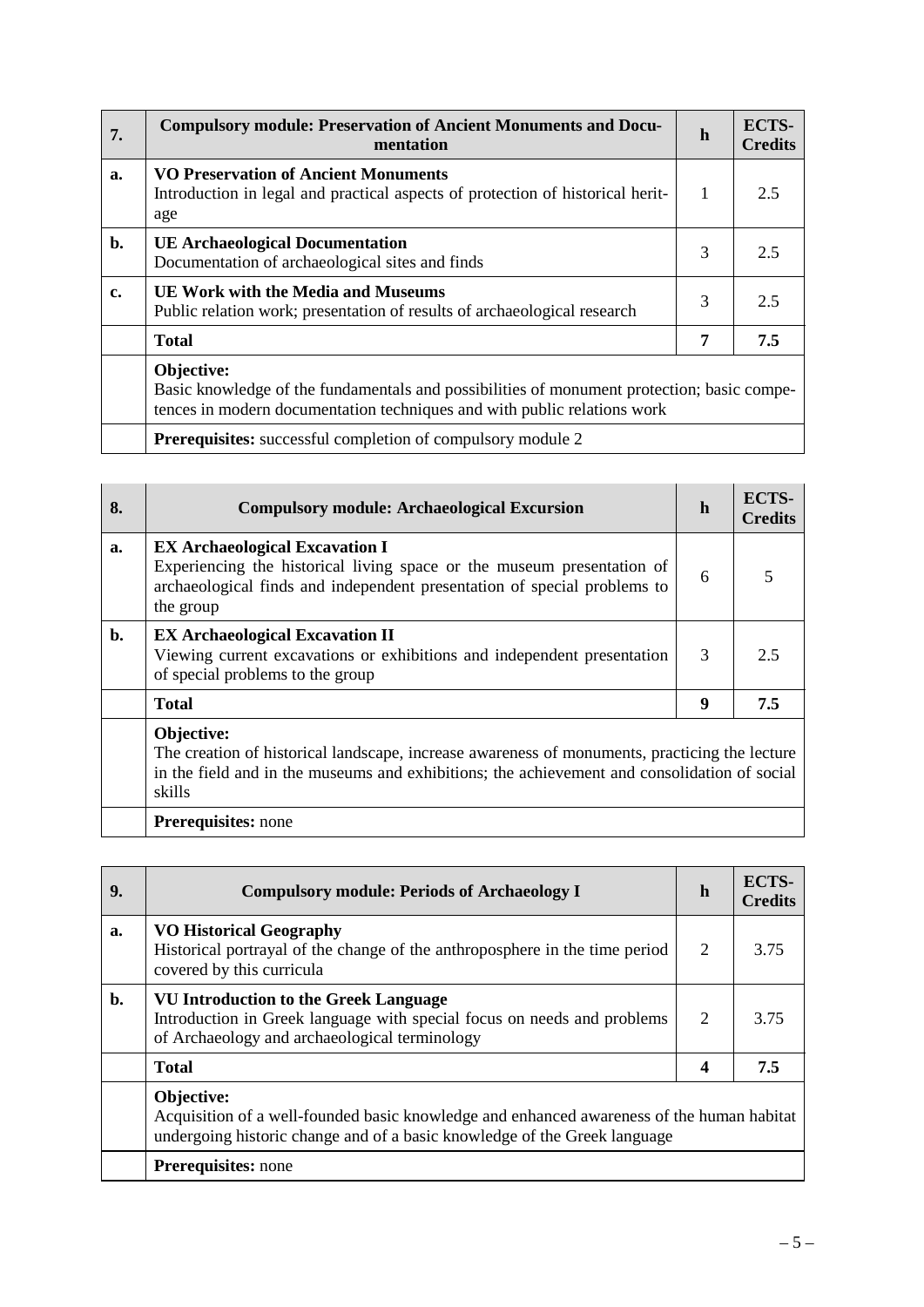| 10.            | <b>Compulsory module: Periods of Archaeology II</b>                                                                                                           | $\mathbf h$    | ECTS-<br><b>Credits</b> |
|----------------|---------------------------------------------------------------------------------------------------------------------------------------------------------------|----------------|-------------------------|
| a.             | VO The Palaeolithic and Mesolithic Ages<br>Imparting of firm basic knowledge and exemplary in-depth knowledge of<br>the Late Palaeolithic and Mesolithic Ages | 2              | 3.75                    |
| $\mathbf{b}$ . | <b>VO The Neolithic Age</b><br>Imparting of firm basic knowledge and exemplary in-depth knowledge of<br>the Neolithic Age                                     | $\overline{2}$ | 3.75                    |
|                | <b>Total</b>                                                                                                                                                  | 4              | 7.5                     |
|                | Objective:<br>Acquisition of a well-founded basic knowledge and enhanced awareness of the Stone Ages                                                          |                |                         |
|                | <b>Prerequisites:</b> none                                                                                                                                    |                |                         |

| 11. | <b>Compulsory module: Periods of Archaeology III</b>                                                                                      | h              | <b>ECTS-</b><br><b>Credits</b> |
|-----|-------------------------------------------------------------------------------------------------------------------------------------------|----------------|--------------------------------|
| a.  | <b>VO The Ancient Near East</b><br>Imparting of firm basic knowledge and exemplary in-depth knowledge of<br>the Late Ancient Near East    | $\overline{2}$ | 3.75                           |
| b.  | <b>VO The European Bronze Age</b><br>Imparting of firm basic knowledge and exemplary in-depth knowledge of<br>the European Bronze Age     | $\overline{2}$ | 3.75                           |
|     | <b>Total</b>                                                                                                                              | 4              | 7.5                            |
|     | Objective:<br>Acquisition of a well-founded basic knowledge and enhanced awareness of the Ancient Ori-<br>ent and the European Bronze Age |                |                                |
|     | <b>Prerequisites:</b> none                                                                                                                |                |                                |

| 12.            | <b>Compulsory module: Periods of Archaeology IV</b>                                                                             | $\mathbf h$ | ECTS-<br><b>Credits</b> |
|----------------|---------------------------------------------------------------------------------------------------------------------------------|-------------|-------------------------|
| a.             | VO Greece I<br>Imparting of firm basic knowledge and exemplary in-depth knowledge of<br>the classical and Hellenistic Greece    | 2           | 3.75                    |
| $\mathbf{b}$ . | VO The Iron Age I<br>Imparting of firm basic knowledge and exemplary in-depth knowledge of<br>the late Iron Age                 | 2           | 3.75                    |
|                | <b>Total</b>                                                                                                                    | 4           | 7.5                     |
|                | Objective:<br>Acquisition of a well-founded basic knowledge and enhanced awareness of the Early Greece<br>and the Early Ice Age |             |                         |
|                | <b>Prerequisites:</b> none                                                                                                      |             |                         |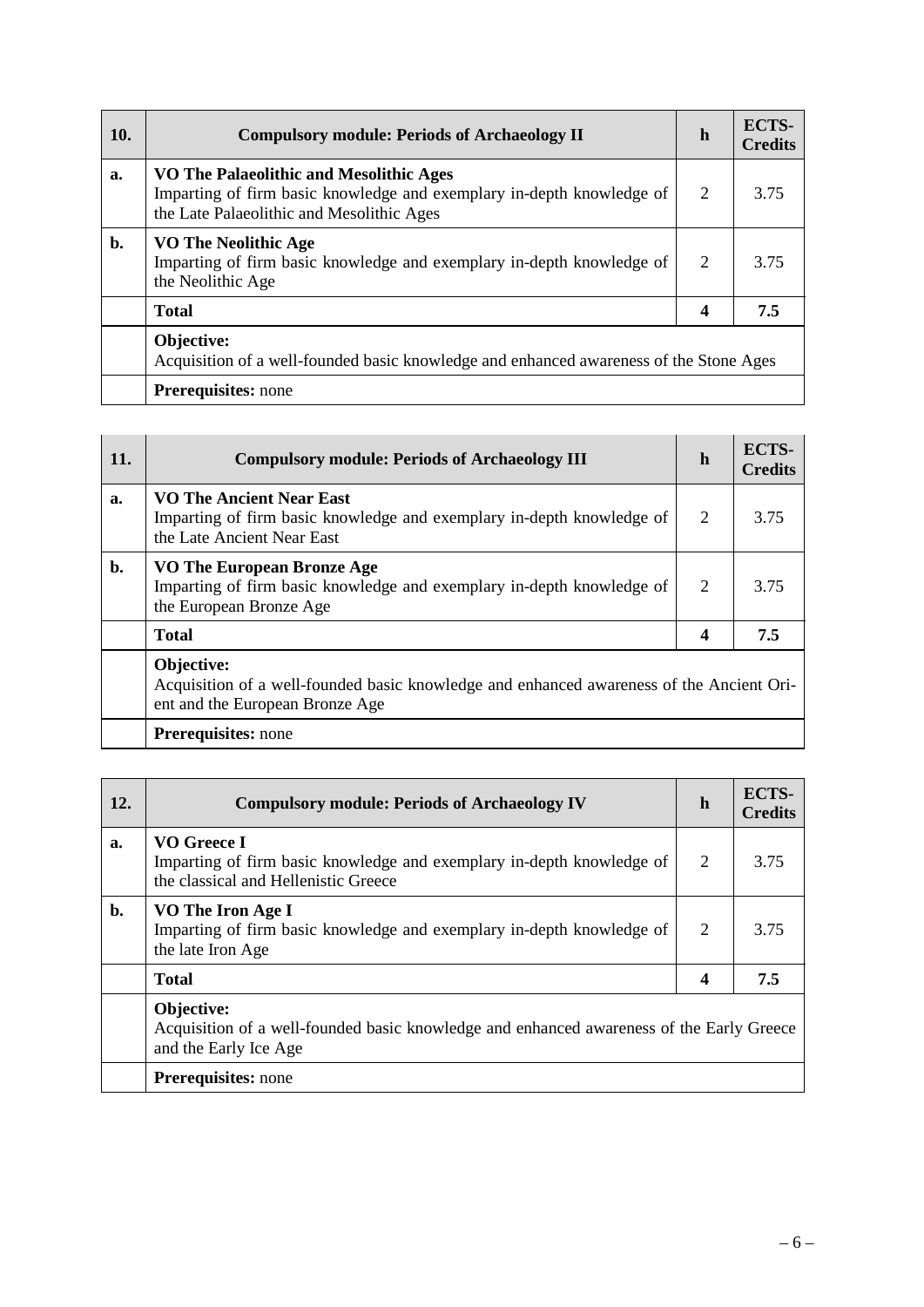| 13.            | <b>Compulsory module: Periods of Archaeology V</b>                                                                                                    | $\mathbf h$ | ECTS-<br><b>Credits</b> |
|----------------|-------------------------------------------------------------------------------------------------------------------------------------------------------|-------------|-------------------------|
| a.             | <b>VO Greece II</b><br>Imparting of firm basic knowledge and exemplary in-depth knowledge of<br>the classical and Hellenistic Greece                  | 2           | 3.75                    |
| $\mathbf{b}$ . | VO The Iron Age II<br>Imparting of firm basic knowledge and exemplary in-depth knowledge of<br>the late Iron Age                                      | 2           | 3.75                    |
|                | <b>Total</b>                                                                                                                                          | 4           | 7.5                     |
|                | Objective:<br>Acquisition of a well-founded basic knowledge and enhanced awareness of the Classical and<br>Hellenistic Greece and the Earlier Ice Age |             |                         |
|                | <b>Prerequisites:</b> none                                                                                                                            |             |                         |

| 14.            | <b>Compulsory module: Periods of Archaeology VI</b>                                                                                                | h              | ECTS-<br><b>Credits</b> |
|----------------|----------------------------------------------------------------------------------------------------------------------------------------------------|----------------|-------------------------|
| a.             | VO Pre-Roman Italy and Early Rome<br>Imparting of firm basic knowledge and exemplary in-depth knowledge of<br>the Pre-Roman Italy and Early Rome   | $\overline{2}$ | 3.75                    |
| $\mathbf{b}$ . | <b>VO The Roman Empire</b><br>Imparting of firm basic knowledge and exemplary in-depth knowledge of<br>the Roman Empire                            | $\overline{2}$ | 3.75                    |
|                | <b>Total</b>                                                                                                                                       | 4              | 7.5                     |
|                | Objective:<br>Acquisition of a well-founded basic knowledge and enhanced awareness of Pre-Roman Italy<br>and the Roman Period up to late Antiquity |                |                         |
|                | <b>Prerequisites:</b> none                                                                                                                         |                |                         |

| 15.            | <b>Compulsory module: Periods of Archaeology VII</b>                                                                                                                   | h | ECTS-<br><b>Credits</b> |
|----------------|------------------------------------------------------------------------------------------------------------------------------------------------------------------------|---|-------------------------|
| a.             | <b>VO Provinces of the Roman Empire</b><br>Imparting of firm basic knowledge and exemplary in-depth knowledge of<br>the provinces of the Roman Empire                  | 2 | 3.75                    |
| $\mathbf{b}$ . | VO Neighbouring Cultures East of the Romans<br>Acquirement of firm basic knowledge and exemplary in-depth knowledge<br>of the neighbouring cultures east of the Romans | 2 | 3.75                    |
|                | <b>Total</b>                                                                                                                                                           | 4 | 7.5                     |
|                | Objective:<br>Acquisition of a well-founded basic knowledge and enhanced awareness of the provinces of<br>the Roman Empire and of the Roman's neighbours to the East   |   |                         |
|                | <b>Prerequisites:</b> none                                                                                                                                             |   |                         |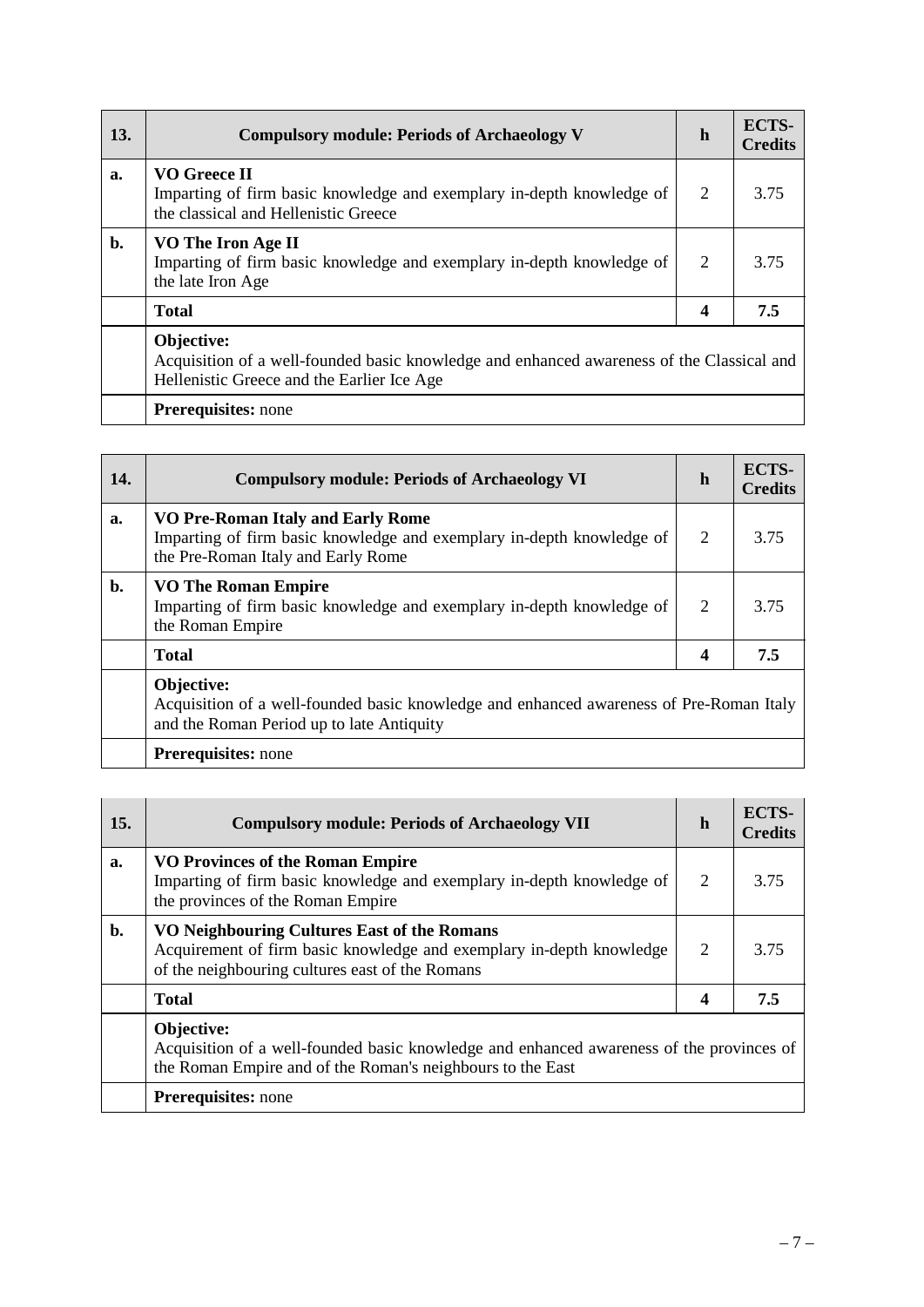| 16.            | <b>Compulsory module: Periods of Archaeology VIII</b>                                                                                                                                                            | $\mathbf h$ | ECTS-<br><b>Credits</b> |
|----------------|------------------------------------------------------------------------------------------------------------------------------------------------------------------------------------------------------------------|-------------|-------------------------|
| a.             | VO Late Antiquity and the Early Middle Ages<br>Acquirement of firm basic knowledge and exemplary in-depth knowledge<br>of the Late Antiquity and the Early Middle Ages                                           | 2           | 3.75                    |
| $\mathbf{b}$ . | VO Medieval and Modern Archaeology<br>Acquirement of firm basic knowledge and exemplary in-depth knowledge<br>of the Medieval and Modern Archaeology                                                             | 2           | 3.75                    |
|                | <b>Total</b>                                                                                                                                                                                                     | 4           | 7.5                     |
|                | Objective:<br>Acquisition of a well-founded basic knowledge and enhanced awareness of Late Antiquity<br>and the Early Middle Ages as well as of the archaeology of the Middle Ages and of Modern<br><b>Times</b> |             |                         |

**Prerequisites:** none

| 17. | <b>Compulsory module: In-Depth Study of Pre-History and Early Histo-</b><br>ry                                                                                                                                                                                                                                      | h | ECTS-<br><b>Credits</b> |
|-----|---------------------------------------------------------------------------------------------------------------------------------------------------------------------------------------------------------------------------------------------------------------------------------------------------------------------|---|-------------------------|
| a.  | <b>SE Seminar: Prehistory and Early History</b><br>Exemplary in-depth study of methodical problems; writing of archaeologi-<br>cal papers based of scientific literature and interpretation of archaeologi-<br>cal, historiographical and documental sources as well as their oral presen-<br>tation and discussion | 2 | 55                      |
| b.  | VO Selected Questions of Pre-History and Early History<br>Accompanying the seminar Middle Eastern Archaeology: Archaeology<br>and Politics, applied methods of research will be discussed in overall con-<br>text                                                                                                   |   |                         |
|     | <b>Total</b>                                                                                                                                                                                                                                                                                                        | 3 | 7.5                     |
|     | Objective:<br>Acquisition of enhanced expert knowledge with special attention to methodological aspects<br>from the area of Pre-History and Early History                                                                                                                                                           |   |                         |

**Prerequisites:** none

| 18. | <b>Compulsory module: In-Depth Study of Middle Eastern Archaeology</b>                                                                                                                                                                            | $\mathbf h$    | ECTS-<br><b>Credits</b> |
|-----|---------------------------------------------------------------------------------------------------------------------------------------------------------------------------------------------------------------------------------------------------|----------------|-------------------------|
| a.  | <b>SE Seminar: Middle Eastern Archaeology</b><br>Understanding of the history of archaeological research in the Middle East<br>with its methodical and sociocultural aspects as well as its impact on our<br>cultural and historical assumptions. | $\overline{2}$ | 5.5                     |
| b.  | <b>VO Selected Questions of Middle Eastern Archaeology</b><br>Accompanying the seminar Middle Eastern Archaeology: Archaeology<br>and Politics, applied methods of research will be discussed in overall con-<br>text                             | 1              | ∍                       |
|     | <b>Total</b>                                                                                                                                                                                                                                      | 3              | 7.5                     |
|     | Objective:<br>Acquisition of enhanced expert knowledge with particular attention to methodological as-<br>pects from the period of Middle Eastern Archaeology                                                                                     |                |                         |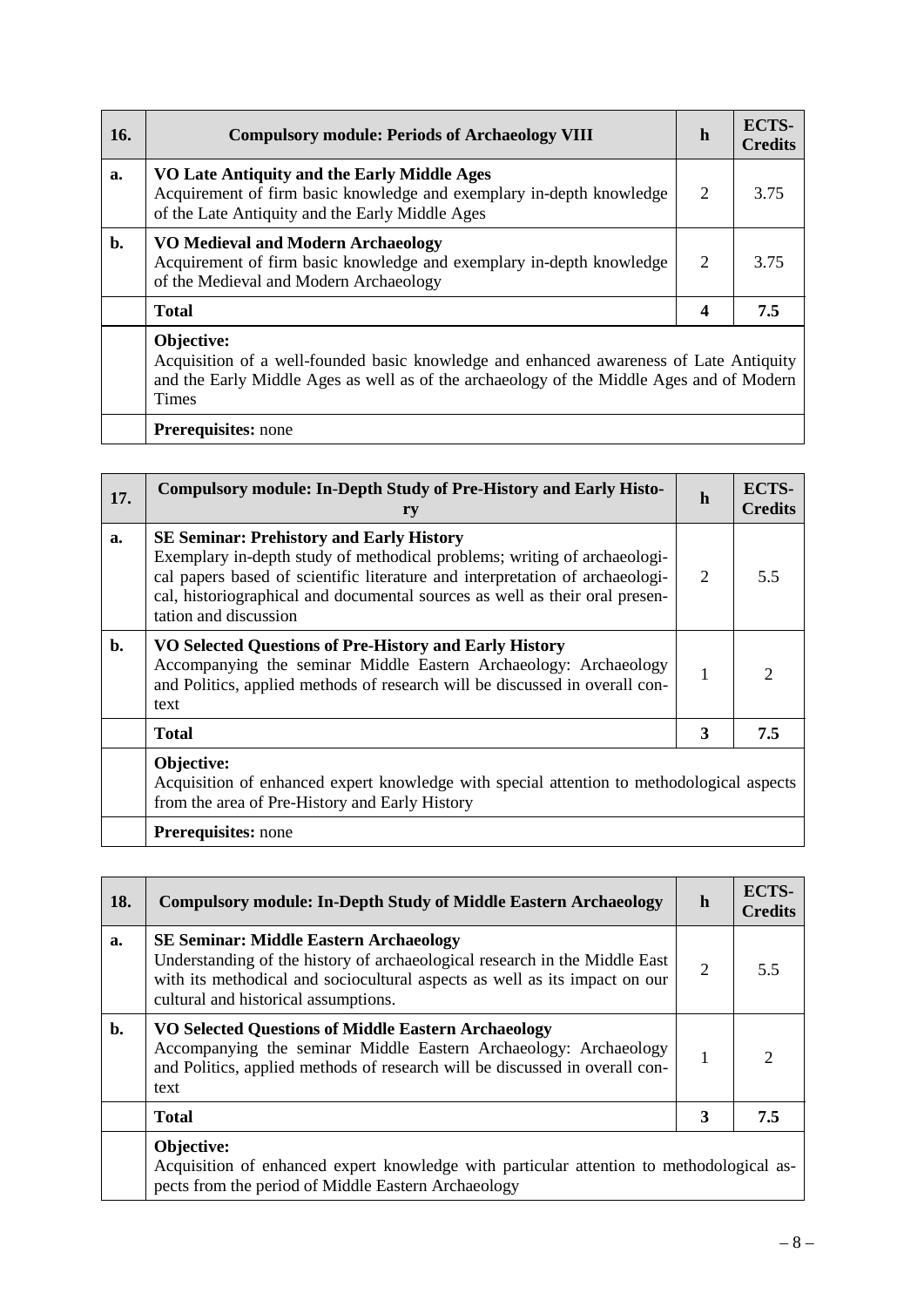|  | <b>Prerequisites:</b> none |  |
|--|----------------------------|--|
|--|----------------------------|--|

| 19. | <b>Compulsory module: In-Depth Study of Classical Archaeology</b>                                                                                                                                                                                                                                            | h | ECTS-<br><b>Credits</b> |
|-----|--------------------------------------------------------------------------------------------------------------------------------------------------------------------------------------------------------------------------------------------------------------------------------------------------------------|---|-------------------------|
| a.  | <b>SE Seminar: Classical Archaeology</b><br>Exemplary in-depth study of methodical problems; writing of archaeologi-<br>cal papers based of scientific literature and interpretation of archaeologi-<br>cal, historiographical and documental sources as well as their oral presen-<br>tation and discussion | 2 | 5.5                     |
| b.  | <b>VO Selected Questions of Classical Archaeology</b><br>Exemplary in-depth study of expert knowledge and methodical problems<br>in the special field of the discipline                                                                                                                                      |   |                         |
|     | <b>Total</b>                                                                                                                                                                                                                                                                                                 | 3 | 7.5                     |
|     | Objective:<br>Acquisition of enhanced expert knowledge with particular attention to methodological as-<br>pects from the area of Classical Archaeology                                                                                                                                                       |   |                         |

**Prerequisites:** none

| 20. | Compulsory module: In-Depth Study of the Archaeology of the Ro-<br>man Provinces                                                                                                                                                                                                                                          | h | ECTS-<br><b>Credits</b>     |
|-----|---------------------------------------------------------------------------------------------------------------------------------------------------------------------------------------------------------------------------------------------------------------------------------------------------------------------------|---|-----------------------------|
| a.  | <b>SE Seminar: Archaeology of the Roman Provinces</b><br>Exemplary in-depth study of methodical problems; writing of archaeologi-<br>cal papers based of scientific literature and interpretation of archaeologi-<br>cal, historiographical and documental sources as well as their oral presen-<br>tation and discussion | 2 | 5.5                         |
| b.  | VO Selected Questions of the Archaeology of the Roman Provinces<br>Exemplary in-depth study of expert knowledge and methodical problems<br>in the special field of the discipline                                                                                                                                         |   | $\mathcal{D}_{\mathcal{L}}$ |
|     | <b>Total</b>                                                                                                                                                                                                                                                                                                              | 3 | 7.5                         |
|     | Objective:<br>Acquisition of enhanced expert knowledge with particular attention to methodological as-<br>pects from the area of the provinces of the Roman Empire                                                                                                                                                        |   |                             |
|     | <b>Prerequisites:</b> none                                                                                                                                                                                                                                                                                                |   |                             |

| 21. | Compulsory module: In-Depth Study of Medieval and Modern Ar-<br>chaeology                                                                                                                                                                                                                                              | h | ECTS-<br><b>Credits</b> |
|-----|------------------------------------------------------------------------------------------------------------------------------------------------------------------------------------------------------------------------------------------------------------------------------------------------------------------------|---|-------------------------|
| a.  | <b>SE Seminar: Medieval and Modern Archaeology</b><br>Exemplary in-depth study of methodical problems; writing of archaeologi-<br>cal papers based of scientific literature and interpretation of archaeologi-<br>cal, historiographical and documental sources as well as their oral presen-<br>tation and discussion | 2 | 5.5                     |
| b.  | VO Selected Questions of Medieval and Modern Archaeology<br>Exemplary in-depth study of expert knowledge and methodical problems<br>in the special field of the discipline                                                                                                                                             |   |                         |
|     | <b>Total</b>                                                                                                                                                                                                                                                                                                           | 3 | 7.5                     |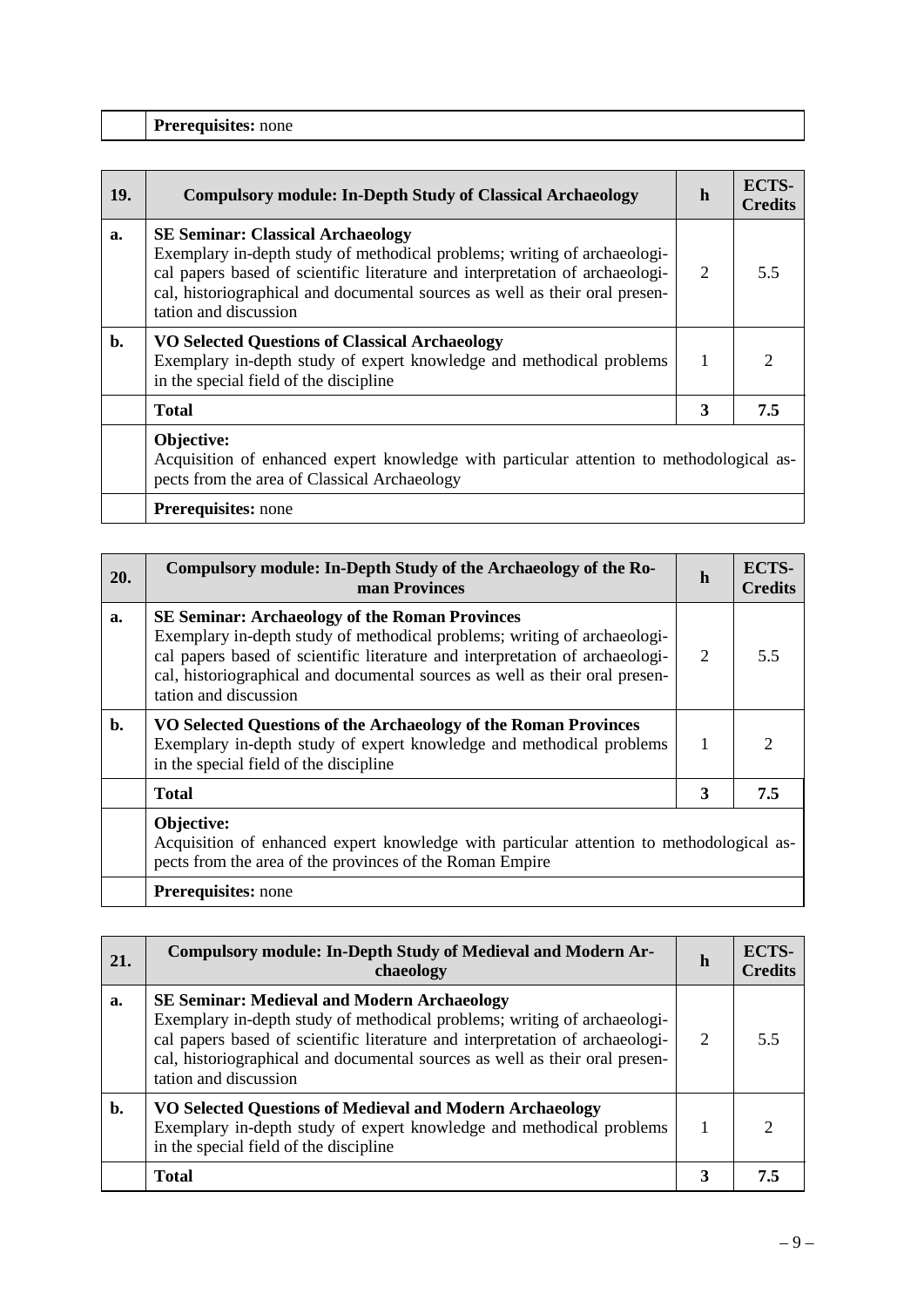|  | <b>Objective:</b><br>Acquisition of enhanced expert knowledge with particular attention to methodological as-<br>pects from the area of Medieval and Modern Archaeology |
|--|-------------------------------------------------------------------------------------------------------------------------------------------------------------------------|
|  | <b>Prerequisites:</b> none                                                                                                                                              |

| 22.            | <b>Compulsory module: Documentation and Presentation of Archaeolog-</b><br>ical Research including the Bachelor Thesis                                                                               | h                                                                                                                                                                                       | ECTS-<br><b>Credits</b> |
|----------------|------------------------------------------------------------------------------------------------------------------------------------------------------------------------------------------------------|-----------------------------------------------------------------------------------------------------------------------------------------------------------------------------------------|-------------------------|
| a.             | <b>VU Documentation and Presentation of Research</b><br>Introduction in up to date documentation and presentation of archaeologi-<br>cal research involving practical examples                       | 4                                                                                                                                                                                       |                         |
| $\mathbf{b}$ . | <b>SE Research Workshop</b><br>Presentation and discussion of the results of archaeological work; bache-<br>lor's thesis (with a total of 11 ECTS-Credits) is to be completed within this<br>course. | 1                                                                                                                                                                                       | $2+11$                  |
|                | <b>Total</b>                                                                                                                                                                                         | 5                                                                                                                                                                                       | 15                      |
|                | Objective:<br>sources                                                                                                                                                                                | Knowledge and practical exercise in factually accurate documentation and the presentation of<br>the results of archaeological work using electronic media, newspapers and other printed |                         |
|                | <b>Prerequisites:</b> none                                                                                                                                                                           |                                                                                                                                                                                         |                         |

## (2) One elective module with a total of 7.5 ECTS-Credits is to be taken:

| 1.    | <b>Elective module: General and Comparative Archaeology</b>                                                                                                                                                                                                                                                                                                     | h | ECTS-<br><b>Credits</b> |
|-------|-----------------------------------------------------------------------------------------------------------------------------------------------------------------------------------------------------------------------------------------------------------------------------------------------------------------------------------------------------------------|---|-------------------------|
| a.    | <b>SE General and Comparative Archaeology</b><br>Exemplary in-depth study of methodical problems especially regarding<br>current main areas of research; writing of archaeological papers based of<br>scientific literature and interpretation of archaeological, historiographical<br>and documental sources as well as their oral presentation and discussion | 2 |                         |
| $b$ . | VO Selected Questions of General and Comparative Archaeology<br>Exemplary in-depth study of expert knowledge and methodical problems<br>in special fields                                                                                                                                                                                                       | 1 | 2,5                     |
|       | <b>Total</b>                                                                                                                                                                                                                                                                                                                                                    | 3 | 7.5                     |
|       | Objective:<br>The acquisition of enhanced expert knowledge with special attention to particular aspects of<br>General and Comparative Archaeology                                                                                                                                                                                                               |   |                         |
|       | Prerequisites: none                                                                                                                                                                                                                                                                                                                                             |   |                         |

| <b>Elective module: Interdisciplinary Skills</b>                                                                                                  | h | ECTS-<br>$C$ redits |
|---------------------------------------------------------------------------------------------------------------------------------------------------|---|---------------------|
| A total of 7.5 ECTS-Credits in teaching units can be obtained from the<br>Bachelor Studies run from the curricula of the University of Innsbruck. |   | 75                  |
| <b>Total</b>                                                                                                                                      |   |                     |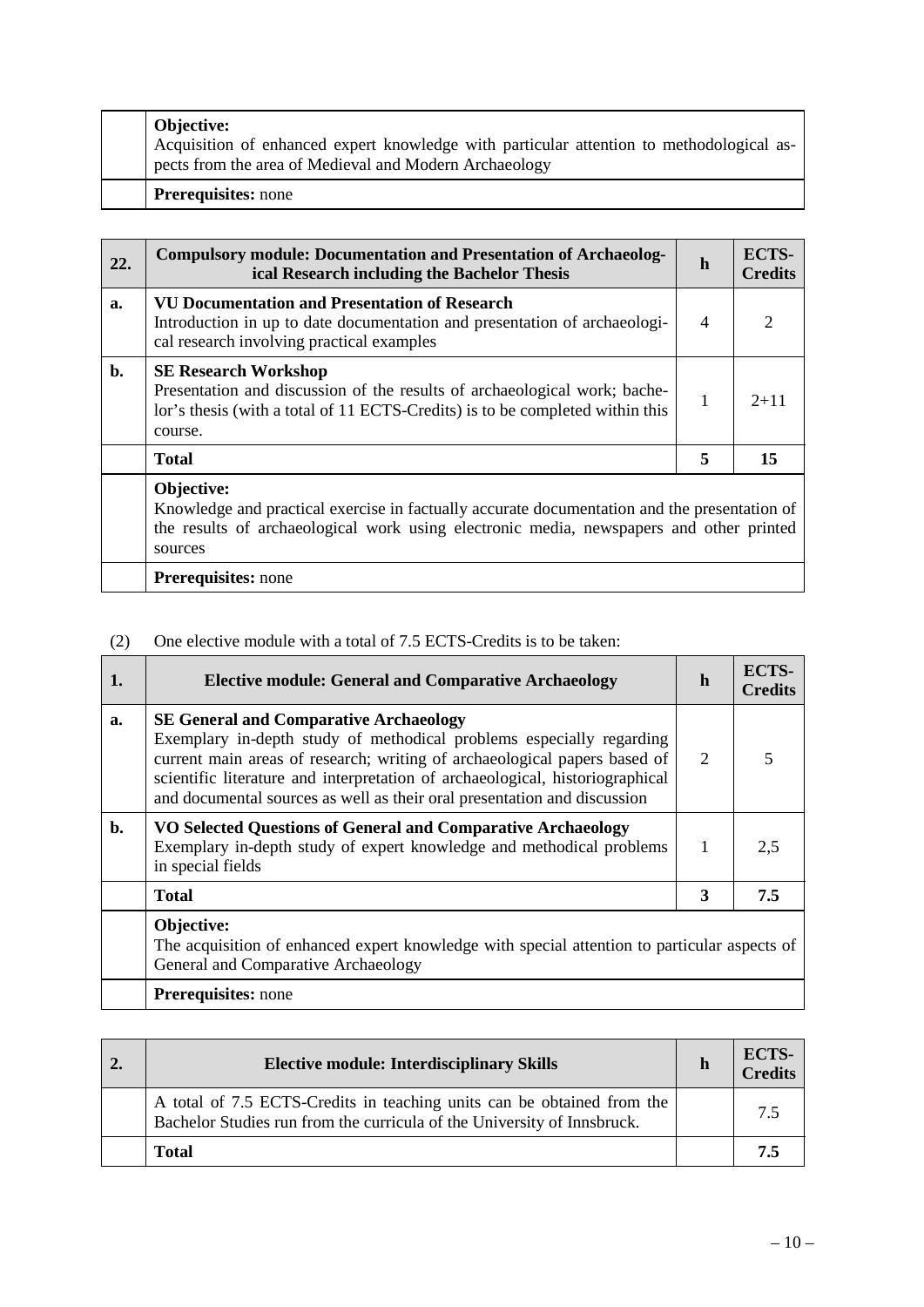|  | <b>Objective:</b><br>Acquisition of additional and enhancing competences and skills for other scientific disci-<br>plines |
|--|---------------------------------------------------------------------------------------------------------------------------|
|  | <b>Prerequisites:</b> The prerequisites of the respective curricula do apply.                                             |

| 3. | <b>Elective module: Introduction to Women and Gender Studies</b>                                                                                                                                                                                                                                                               | h                           | ECTS-<br><b>Credits</b> |
|----|--------------------------------------------------------------------------------------------------------------------------------------------------------------------------------------------------------------------------------------------------------------------------------------------------------------------------------|-----------------------------|-------------------------|
| a. | <b>VO Women and Gender Studies</b><br>Historical overview of the beginnings and developments of women and<br>gender studies; conveyance of central concepts and principles of critical<br>gender research. Gender as relational category is to be examined depend-<br>ing on further societal differentiation characteristics. | $\mathcal{D}_{\mathcal{L}}$ | 3.75                    |
| b. | <b>VU Women's History – Gender History</b><br>Based on selected topics from the fields of women and/or gender studies,<br>different source materials and/or texts are analysed and critically dis-<br>cussed.                                                                                                                  | $\overline{2}$              | 3.75                    |
|    | <b>Total</b>                                                                                                                                                                                                                                                                                                                   | 4                           | 7.5                     |
|    | <b>Objective:</b><br>Students acquire a basic knowledge of current Women's and Gender Research as well as an<br>overview of the basic findings of critical Gender Research.                                                                                                                                                    |                             |                         |
|    | <b>Prerequisites:</b> none                                                                                                                                                                                                                                                                                                     |                             |                         |

### **§ 6 Studies Induction and Orientation Stage**

- (1) The Studies Induction and Orientation Stage covers one semester (30 ECTS-Credits) and offers students an overview of the main contents of the degree programme and its structure in order to provide a factual basis to assess the decision to pursue the chosen field.
- (2) The Studies Induction and Orientation Stage requires the following course examinations, which may be repeated twice, to be completed successfully:
	- 1. VO Introduction to Archaeology (compulsory module 1 lit. a/2 SST/3.75 ECTS-Credits)
	- 2. VO Archaeological Excavation (compulsory module 2 lit. a/2 SST/3.75 ECTS- Credits)
- (3) Passing the examinations specified in paragraph 2 permits students to attend all further courses and take all examinations following the Studies Induction and Orientation Stage and to write a bachelor's theses as described in the curriculum. Registration requirements specified by the curriculum are to be followed.

## **§ 7 Bachelor's Thesis**

- (1) A bachelor's thesis with a total of 11 ECTS-Credits is to be completed within the compulsory module "Documentation and Presentation of Archaeological Research including the Bachelor Thesis".
- (2) The bachelor's thesis serves as a proof of the capability to elaborate an appropriately located part of archaeological material or archaeological research according to current methodical and technical standards.
- (3) The bachelor's theses are to be submitted in paper form and in digital version. The form of the submission of the digital version is to be determined by the Director of Studies.